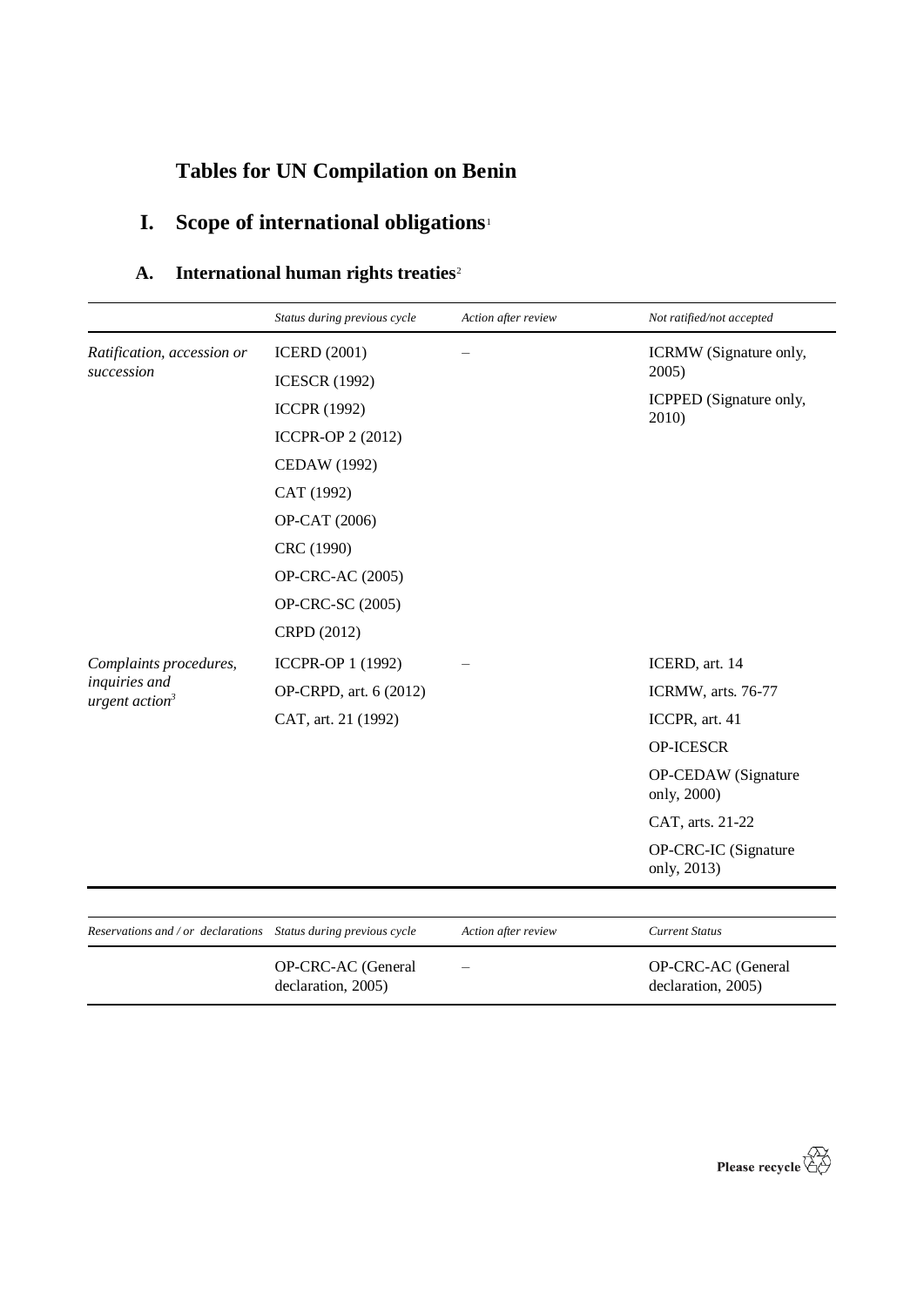|                                          | Status during previous cycle                                                           | Action after review | Not ratified                                                               |
|------------------------------------------|----------------------------------------------------------------------------------------|---------------------|----------------------------------------------------------------------------|
| Ratification, accession or<br>succession | Geneva Conventions of 12<br>August 1949 <sup>4</sup> and<br>Additional Protocols I and |                     | Convention on the<br>Prevention and Punishment<br>of the Crime of Genocide |
|                                          | II <sup>5</sup>                                                                        |                     | Additional Protocols III to<br>the 1949 Geneva<br>Conventions <sup>6</sup> |
|                                          | Rome Statute of the<br><b>International Criminal Court</b>                             |                     |                                                                            |
|                                          | Conventions on refugees<br>and stateless persons <sup>7</sup>                          |                     |                                                                            |
|                                          | 1961 Convention on the<br>Reduction of Statelessness <sup>8</sup>                      |                     |                                                                            |
|                                          | Palermo Protocol <sup>9</sup>                                                          |                     |                                                                            |
|                                          | ILO fundamental<br>Conventions, except Nos.<br>138 and 182 <sup>10</sup>               |                     | <b>ILO Conventions Nos. 169</b><br>and 189                                 |
|                                          | Convention against<br>Discrimination in Education                                      |                     |                                                                            |

#### **B. Other main relevant international instruments**

## **II. Cooperation with human rights mechanisms and bodies**

#### **A. Cooperation with treaty bodies**

| Treaty body         | Concluding observations<br>included in previous review | Latest report submitted<br>since previous review | Latest concluding<br>observations | Reporting status                                    |
|---------------------|--------------------------------------------------------|--------------------------------------------------|-----------------------------------|-----------------------------------------------------|
| <b>CERD</b>         |                                                        |                                                  |                                   | Initial Report overdue<br>since 2002                |
| <b>CESCR</b>        | May 2008                                               |                                                  |                                   | Third periodic report<br>overdue since 2010         |
| <b>HR</b> Committee |                                                        | 2013                                             | Nov. 2015                         | Third periodic report<br>due in 2019                |
| <b>CEDAW</b>        |                                                        | 2012                                             | Oct. 2013                         | Fifth periodic report<br>due in $2017$              |
| <b>CRC</b>          |                                                        | 2013                                             | Jan. 2016                         | Combined sixth to<br>seventh reports due in<br>2021 |

**Reporting status**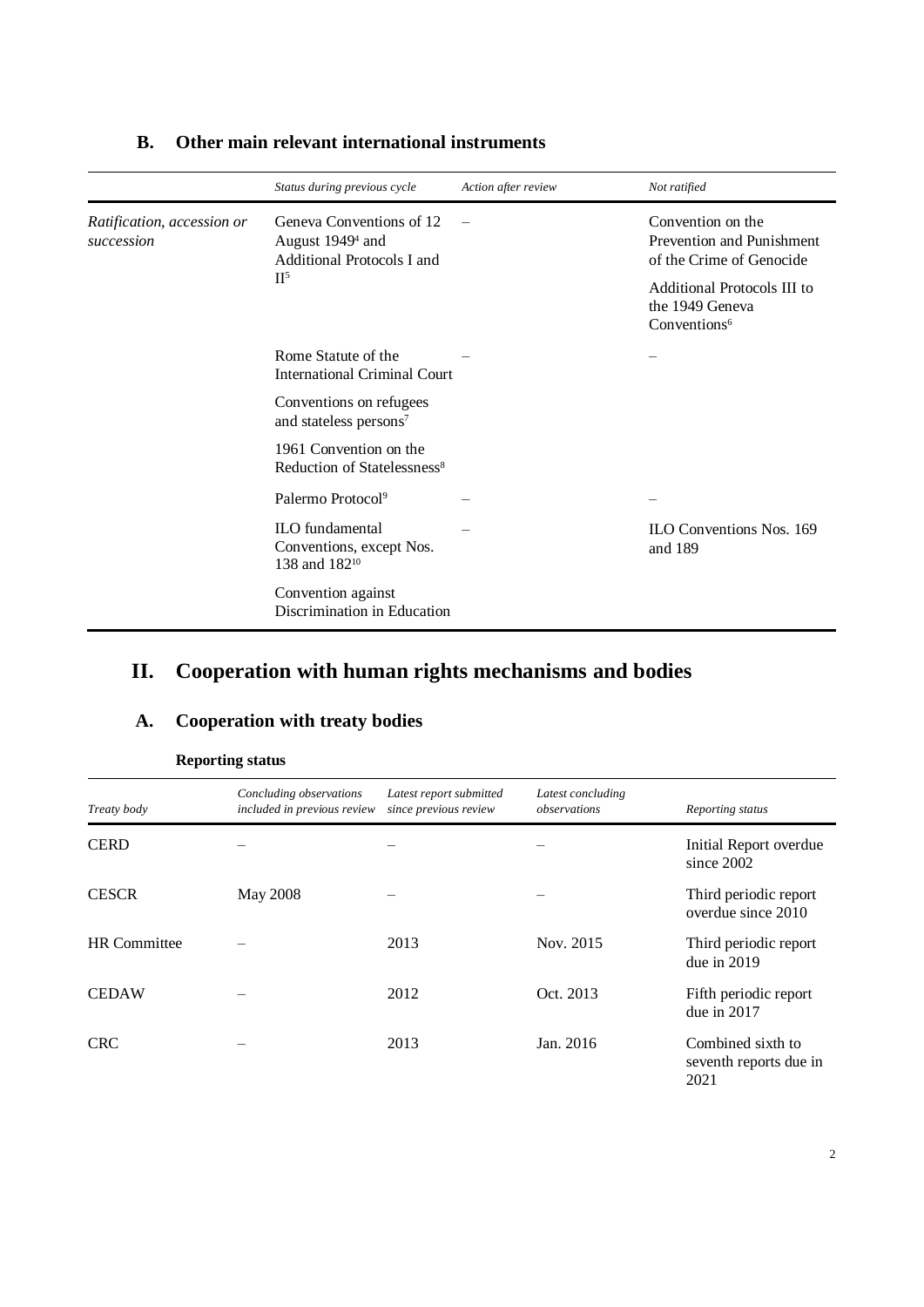| <b>CAT</b>  | $\overline{\phantom{0}}$ |  | Third periodic report<br>overdue since 2010 |
|-------------|--------------------------|--|---------------------------------------------|
| <b>CRPD</b> |                          |  | Initial report overdue<br>since $2014$      |

| Treaty body         | Due in          | Subject matter                                                                                                                                                                                                                                | Submitted                      |
|---------------------|-----------------|-----------------------------------------------------------------------------------------------------------------------------------------------------------------------------------------------------------------------------------------------|--------------------------------|
| <b>HR</b> Committee | 2016            | Appointment of the<br>members of the National<br>Human Rights Commission,<br>abolition of the death<br>penalty and definition and<br>punishment of torture. <sup>11</sup>                                                                     | $-12$                          |
| <b>CEDAW</b>        | 2015            | Regulate and monitor the<br>working conditions of girls<br>employed as vidomegons in<br>order to protect them from<br>exploitative child labour and<br>to take measures necessary<br>to prevent, treat and control<br>HIV/AIDS. <sup>13</sup> | Ongoing dialogue <sup>14</sup> |
| <b>Views</b>        |                 |                                                                                                                                                                                                                                               |                                |
| Treaty body         | Number of views | <b>Status</b>                                                                                                                                                                                                                                 |                                |
| <b>HR</b> Committee | $1^{15}$        |                                                                                                                                                                                                                                               |                                |

### **Responses to specific follow-up requests from concluding observations**

### **B.** Cooperation with special procedures<sup>16</sup>

|                                                          | Status during previous cycle | Current status                     |
|----------------------------------------------------------|------------------------------|------------------------------------|
| Standing invitations                                     | No.                          | Yes                                |
| <i>Visits undertaken</i>                                 | Food (2009)                  | Sale of Children (2013)            |
| Visits agreed to in principle                            |                              |                                    |
| Visits requested                                         |                              | Safe drinking water and sanitation |
| Responses to letters of<br>allegation and urgent appeals |                              |                                    |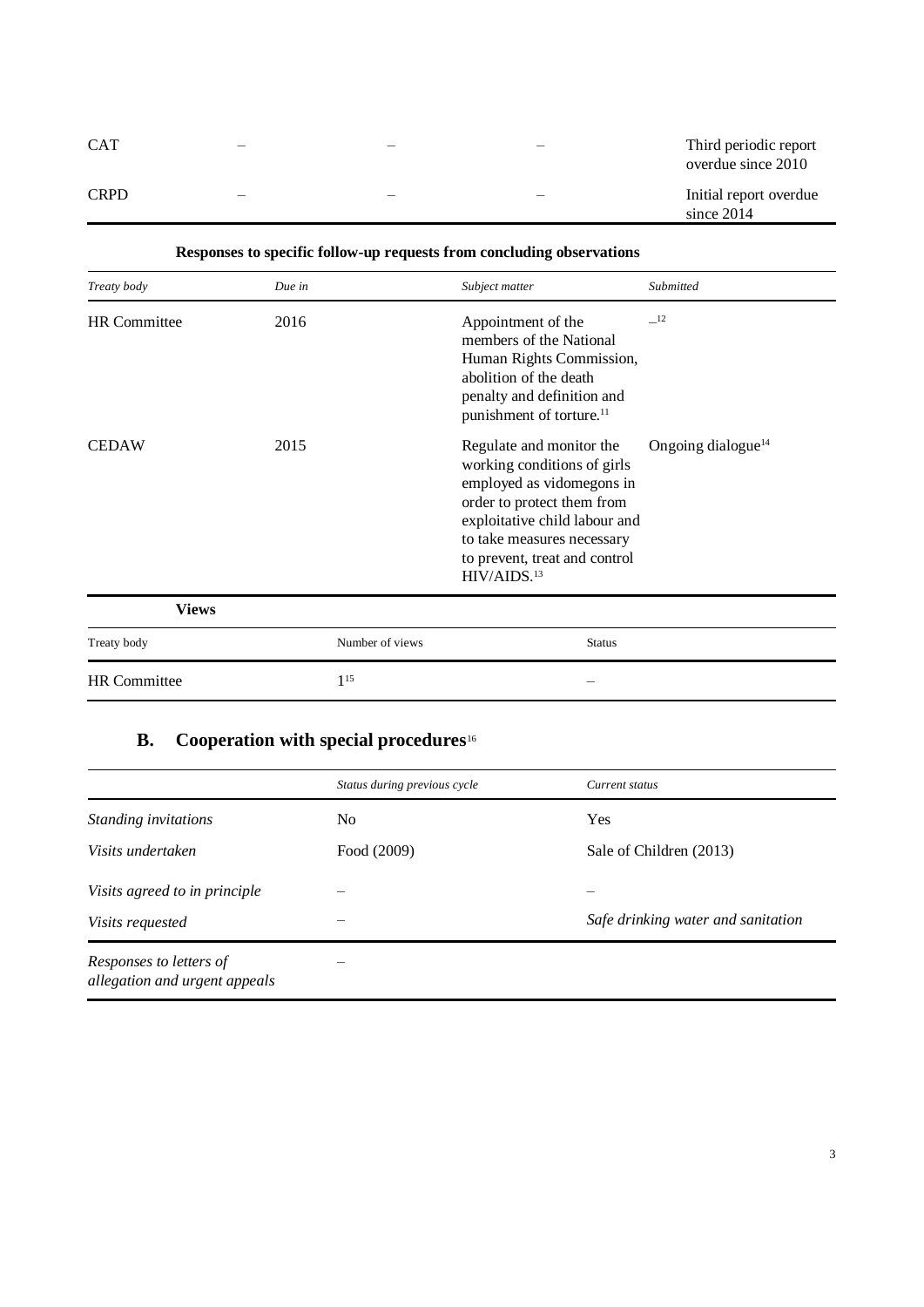#### **C. Status of national human rights institutions**<sup>17</sup>

| National human rights institution   | Status during previous cycle | Status during present cycle <sup>18</sup> |
|-------------------------------------|------------------------------|-------------------------------------------|
| Beninese Human Rights<br>Commission |                              |                                           |

#### *Notes*

|                                                                                                    | <sup>1</sup> Unless indicated otherwise, the status of ratification of instruments listed in the table may be found on |                                                               |  |
|----------------------------------------------------------------------------------------------------|------------------------------------------------------------------------------------------------------------------------|---------------------------------------------------------------|--|
|                                                                                                    | the official website of the United Nations Treaty Collection database, Office of Legal Affairs of the                  |                                                               |  |
|                                                                                                    | United Nations Secretariat, http://treaties.un.org/. Please also refer to the United Nations compilation               |                                                               |  |
| on Benin from the previous cycle (A/HRC/WG.6/14/BEN/2).                                            |                                                                                                                        |                                                               |  |
| <sup>2</sup> The following abbreviations have been used in the universal periodic review document: |                                                                                                                        |                                                               |  |
| <b>ICERD</b>                                                                                       |                                                                                                                        | International Convention on the Elimination of All Forms of   |  |
|                                                                                                    |                                                                                                                        | Racial Discrimination                                         |  |
|                                                                                                    | <b>ICESCR</b>                                                                                                          | International Covenant on Economic, Social and Cultural       |  |
|                                                                                                    |                                                                                                                        | Rights                                                        |  |
|                                                                                                    | <b>OP-ICESCR</b>                                                                                                       | Optional Protocol to ICESCR                                   |  |
|                                                                                                    | <b>ICCPR</b>                                                                                                           | International Covenant on Civil and Political Rights          |  |
|                                                                                                    | <b>ICCPR-OP 1</b>                                                                                                      | Optional Protocol to ICCPR                                    |  |
|                                                                                                    | <b>ICCPR-OP 2</b>                                                                                                      | Second Optional Protocol to ICCPR, aiming at the abolition of |  |
|                                                                                                    |                                                                                                                        | the death penalty                                             |  |
|                                                                                                    | <b>CEDAW</b>                                                                                                           | Convention on the Elimination of All Forms of Discrimination  |  |
|                                                                                                    |                                                                                                                        | against Women                                                 |  |
|                                                                                                    | <b>OP-CEDAW</b>                                                                                                        | <b>Optional Protocol to CEDAW</b>                             |  |
|                                                                                                    | <b>CAT</b>                                                                                                             | Convention against Torture and Other Cruel, Inhuman or        |  |
|                                                                                                    |                                                                                                                        | Degrading Treatment or Punishment                             |  |
|                                                                                                    | OP-CAT                                                                                                                 | Optional Protocol to CAT                                      |  |
|                                                                                                    | <b>CRC</b>                                                                                                             | Convention on the Rights of the Child                         |  |
|                                                                                                    | OP-CRC-AC                                                                                                              | Optional Protocol to CRC on the involvement of children in    |  |
|                                                                                                    |                                                                                                                        | armed conflict                                                |  |
|                                                                                                    | OP-CRC-SC                                                                                                              | Optional Protocol to CRC on the sale of children, child       |  |
|                                                                                                    |                                                                                                                        | prostitution and child pornography                            |  |
|                                                                                                    | <b>OP-CRC-IC</b>                                                                                                       | Optional Protocol to CRC on a communications procedure        |  |

ICRMW International Convention on the Protection of the Rights of All Migrant Workers and Members of Their Families CRPD Convention on the Rights of Persons with Disabilities OP-CRPD Optional Protocol to CRPD

ICPPED International Convention for the Protection of All Persons from Enforced Disappearance.

<sup>3</sup> Individual complaints: ICCPR-OP 1, art. 1; OP-CEDAW, art. 1; OP-CRPD, art. 1; OP-ICESCR, art. 1; OP-CRC-IC, art. 5; ICERD, art. 14; CAT, art. 22; ICRMW, art. 77; and ICPPED, art. 31. Inquiry procedure: OP-CEDAW, art. 8; CAT, art. 20; ICPPED, art. 33; OP-CRPD, art. 6; OP-ICESCR, art. 11; and OP-CRC-IC, art. 13. Inter-State complaints: ICCPR, art. 41; ICRMW, art. 76; ICPPED, art. 32; CAT, art. 21; OP-ICESCR, art. 10; and OP-CRC-IC, art. 12. Urgent action: ICPPED, art. 30.

<sup>4</sup> Geneva Convention for the Amelioration of the Condition of the Wounded and Sick in Armed Forces in the Field (First Convention); Geneva Convention for the Amelioration of the Condition of Wounded, Sick and Shipwrecked Members of Armed Forces at Sea (Second Convention); Geneva Convention relative to the Treatment of Prisoners of War (Third Convention); Geneva Convention relative to the Protection of Civilian Persons in Time of War (Fourth Convention). For the official status of ratifications, see Federal Department of Foreign Affairs of Switzerland, at https://www.eda.admin.ch/eda/fr/dfae/politique-exterieure/droit-international-public/traites